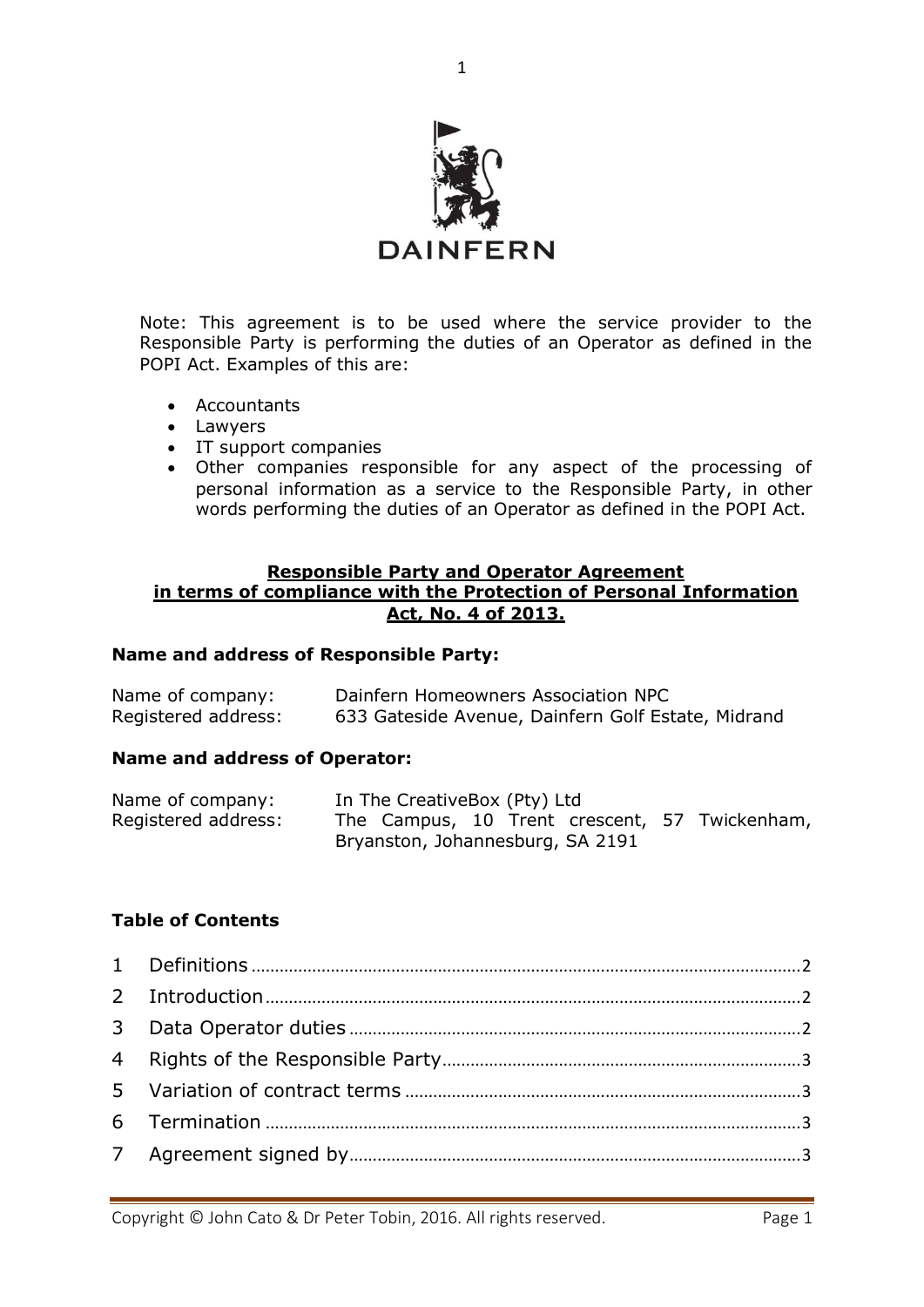# <span id="page-1-0"></span>**1 Definitions**

| <b>Term used</b>         | <b>Definition source</b>                              |
|--------------------------|-------------------------------------------------------|
| Operator                 | As defined in Section 1 of the Act                    |
| Personal                 | As defined in Section 1 of the Act                    |
| information              |                                                       |
| Processing               | As defined in Section 1 of the Act                    |
| Regulator or             | As defined in Section 1 of the Act                    |
| Information              |                                                       |
| Regulator                |                                                       |
| <b>Responsible Party</b> | As defined in Section 1 of the Act                    |
| Security safeguards      | As defined in Section 19 of the Act                   |
| Sub-operator             | Authorised sub-contractor working on behalf of the    |
|                          | Operator                                              |
| The Act                  | Protection of Personal Information Act, No. 4 of 2013 |

# <span id="page-1-1"></span>**2 Introduction**

This document defines the duties of the Operator (In The CreativeBox (Pty) Ltd) in terms of the processing of personal information under the rights of the Responsible Party (Dainfern Homeowners Association NPC) in compliance with the Protection of Personal Information Act, No. 4 of 2013.

# <span id="page-1-2"></span>**3 Data Operator duties**

The data operator agrees to:

- comply with the security measures as referred to in Section 19 of the Act
- comply with the processing conditions as referred to in Section 20 of the Act
- comply with the security measures as referred to in Section 21 of the Act
- allow the Responsible Party to fulfill its duties as stated in Sections 19 to 21 of the Act

In practice this means the Operator agrees to:

- only use and disclose the personal data in accordance with the Responsible Party's instructions
- take reasonable and appropriate, organizational, and technical security measures to protect the data supplied by the Responsible Party
- permit the Responsible Party to audit the Operator in terms of their compliance with Sections 19 to 21 of the Act
- comply with requests by the Responsible Party which relate to requests for access to the relevant personal information following the receipt of a valid and approved data subject request.

The Operator is not permitted to sub-contract any of the processing of the data supplied by the Responsible Party without first -

- Ensuring the sub-contractor (sub-operator) will be compliant with the requirements of Sections 19 to 21 of the Act
- Gaining prior written permission of the Responsible Party

The Operator also agrees to

• Co-operate with any action required to fulfill the demands of the